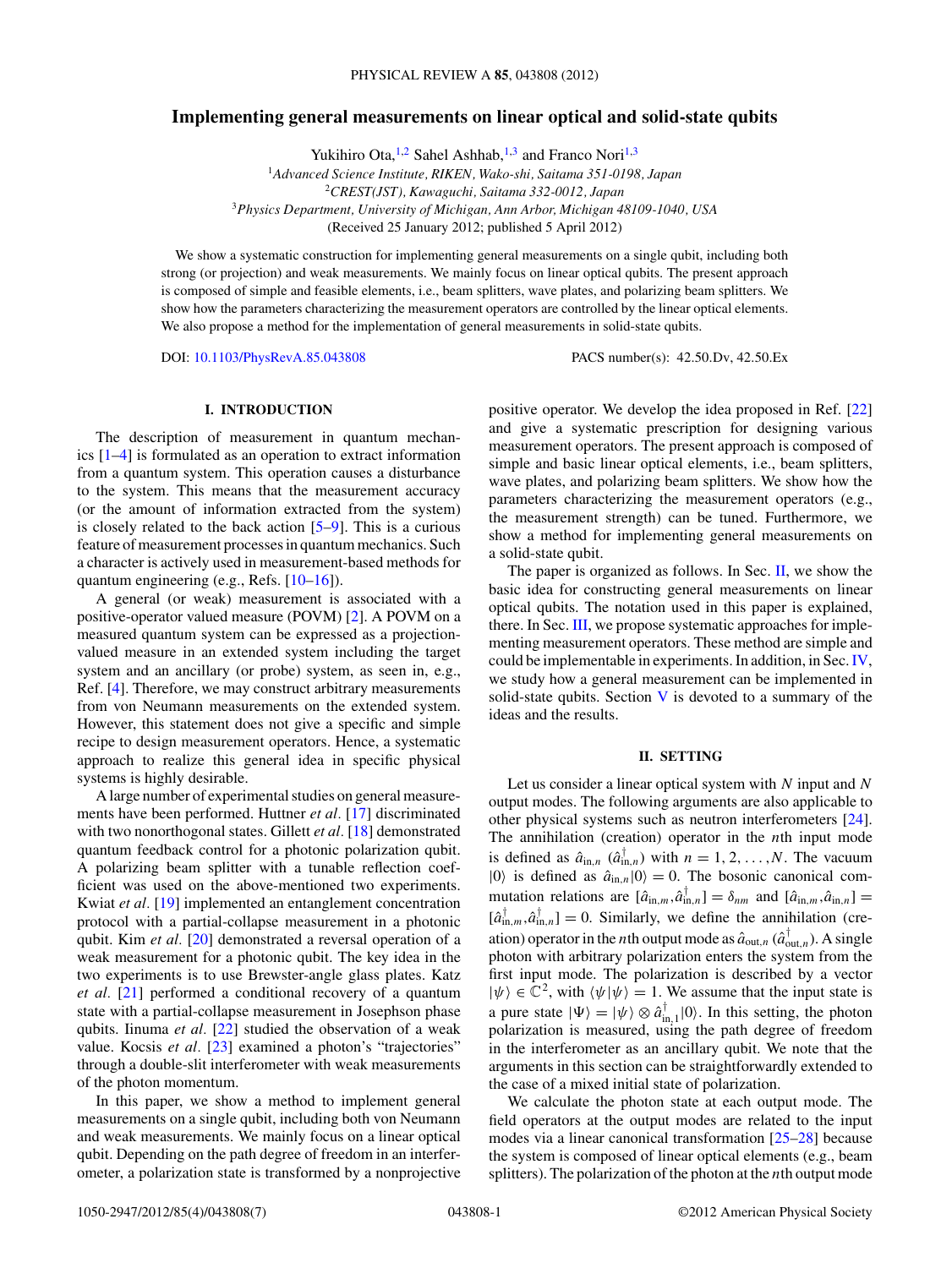<span id="page-1-0"></span>is described by  $|\phi_n\rangle = \langle 0|\hat{a}_{\text{out},n}|\Psi\rangle$ . Thus, we find that in terms of the output mode operators the photon state is written as  $|\Psi^{(out)}\rangle = \sum_{n=1}^{N} |\phi_n\rangle \otimes \hat{a}^\dagger_{\text{out},n}|0\rangle$ . Since we assume that there is no photon loss, we have  $\langle \Psi^{(out)} | \Psi^{(out)} \rangle = \langle \Psi | \Psi \rangle$ . The linearity of the system indicates that there exist linear operators  $\hat{X}_n$ on  $\mathbb{C}^2$  such that  $|\phi_n\rangle = \hat{X}_n|\psi\rangle$ . The normalization condition  $\langle \Psi | \Psi \rangle = 1$  implies that  $\sum_{n=1}^{N} \hat{X}_{n}^{\dagger} \hat{X}_{n} = \hat{I}_{2}$ , where the identity operator on  $\mathbb{C}^2$  is  $\hat{I}_2$ . Therefore, we find that the initial state  $|\psi\rangle$  is transformed by a linear operator which is related with an element of a POVM.

It is convenient for designing various kinds of POVMs to add another linear optical system to some of the output modes in the interferometer before the photon detection. For example, let us set wave plates in each output mode. The wave plates in the *n*th mode describe a unitary gate  $V_n$  given as the unitary part of  $\hat{X}_n$ . Using the right-polar decomposition [\[29\]](#page-6-0), we find that  $\hat{X}_n = \hat{V}_n^{\dagger} \hat{M}_n$ , where  $\hat{M}_n = (\hat{X}_n^{\dagger} \hat{X}_n)^{1/2}$  is a positive operator. The role of the wave plates is to remove the effect of the unitary evolution  $\hat{V}_n^{\dagger}$  from  $\hat{X}_n$ . Using the application of such "path-dependent" unitary operators, we find that  $|\Psi^{\text{(out)}}\rangle \rightarrow$  $\sum_{n=1}^{N} |\psi_n\rangle \otimes \hat{a}_{\text{out},n}^{\dagger} |0\rangle$ , where  $|\psi_n\rangle = \hat{V}_n |\phi_n\rangle = \hat{M}_n |\psi\rangle$ . The measurement operators  $\hat{M}_n$  satisfy  $\sum_{n=1}^{N} \hat{M}_n^{\dagger} \hat{M}_n = \hat{I}_2$ . Thus, we have the measurements corresponding to the POVM  ${\{\hat{E}_n\}}_{n=1}^N$  with  $\hat{E}_n = \hat{M}_n^{\dagger} \hat{M}_n$ . The positive operator  $\hat{M}_n$  is the essential part (i.e., the back action associated with the measurement) of the nonunitarity of  $\ddot{X}_n$  and called a minimally disturbing measurement, following Ref. [\[5\]](#page-5-0). Throughout this paper, we will focus on such minimally disturbing measurements.

Let us characterize the measurement operators  $\hat{M}_n$ . We can expand  $\hat{M}_n$  as  $\hat{M}_n = \sum_{i=1}^2 m_{n,i} |m_{n,i}\rangle \langle m_{n,i}|$ , with the eigenvalues  $m_{n,i} \geq 0$  and the associated eigenvectors  $|m_{n,i}\rangle$ . The eigenvalues are related to the measurement strength, while the eigenvectors are regarded as the measurement direction. Let us consider the case when  $m_{n,1} = 1$  and  $m_{n,2} = 0$ , for example. We find that  $\hat{M}_n$  is a projection operator (i.e., a sharp measurement) in the direction of  $\vec{m}_{n,1}$ , where  $\vec{m}_{n,1}$  is the Bloch vector corresponding to  $|m_{n,1}\rangle\langle m_{n,1}|$ . The indistinguishability between the elements of a POVM is characterized by the Hilbert-Schmidt inner product  $\text{Tr} \hat{E}_n^{\dagger} \hat{E}_m$  for  $n \neq m$ . The elements of a projection-valued measure are distinguishable (i.e., the inner products are zero), for example. Now, we pose the question: How are these measurement features controlled by typical linear optical devices? We will answer this question in the next section.

## **III. DESIGN OF GENERAL MEASUREMENTS ON LINEAR OPTICAL QUBITS**

#### **A. Symmetric arbitrary-strength two-outcome measurements**

Let us first define a special class of general measurements, which is the target operation in this subsection. We consider a symmetric two-outcome POVM in  $\mathbb{C}^2$  composed of convex combinations of two orthogonal projection operators

$$
\hat{M}_1 = \sqrt{\frac{1+\varepsilon}{2}} |m_+\rangle \langle m_+| + \sqrt{\frac{1-\varepsilon}{2}} |m_-\rangle \langle m_-|, \qquad (1)
$$

$$
\hat{M}_2 = \sqrt{\frac{1-\varepsilon}{2}} |m_+\rangle \langle m_+| + \sqrt{\frac{1+\varepsilon}{2}} |m_-\rangle \langle m_-|, \qquad (2)
$$

with  $0 \le \varepsilon \le 1$  and  $\langle m_+|m_-\rangle = 0$ . Adjusting a real parameter *ε* allows arbitrary measurement strength. We find that if the coefficient for  $|m_{+}\rangle\langle m_{+}|$  increases, then the one for |*m*<sub>−</sub> $\langle m$ <sub>−</sub>| decreases, and vice versa. Thus, these measurement operators are symmetric or balanced with respect to the parameter  $\varepsilon$ . We call the measurements described by these linear operators symmetric arbitrary-strength two-outcome measurements (SASTOMs) on  $\mathbb{C}^2$ . The disturbance induced by a SASTOM is considered to be minimum, as shown in Ref. [\[7\]](#page-5-0). Another important property of a SASTOM is Tr  $\hat{M}_1^{\dagger} \hat{M}_1 =$  Tr  $\hat{M}_2^{\dagger} \hat{M}_2 = 1$ . An application of a SASTOM to quantum protocols is shown in, e.g., Ref. [\[16\]](#page-5-0).

Now, we propose a systematic way to construct this measurement. Let us consider an interferometer with two input and two output modes, as shown in Fig. 1. A single photon enters a polarizing beam splitter [\[30\]](#page-6-0) from the first input mode. Subsequently, its polarization at each arm is transformed by wave plates. Then, the two modes are recombined in a beam splitter. This system is essentially the same as in Ref. [\[22\]](#page-5-0). We reformulate the construction manner of a SASTOM in Ref. [\[22\]](#page-5-0) and extend it to make more general types of measurements. Unlike the proposal in Ref. [\[22\]](#page-5-0), our proposals use beam splitters with tunable reflection coefficients.

Let us apply the basic idea in Sec.  $\Pi$  to this interferometer. We need three kinds of field operators for describing the path degrees of freedom, i.e., input, intermediate, and output field operators, as shown in Fig. 1. We have an initial pure state

$$
|\Psi^{(in)}\rangle = |\psi\rangle \otimes \hat{a}_{in,1}^{\dagger}|0\rangle, \quad |\psi\rangle = c_H|H\rangle + c_V|V\rangle,
$$

with the horizontal polarization state  $|H\rangle$  and the vertical polarization state  $|V\rangle$ . The field operators  $\hat{a}_{\text{int},n}$  and  $\hat{a}^{\dagger}_{\text{int},n}$ at the output modes of the polarizing beam splitter are related to  $\hat{a}_{\text{in},n}$  and  $\hat{a}_{\text{in},n}^{\dagger}$  via  $\hat{a}_{\text{int},H,1} = \hat{a}_{\text{in},H,1}$ ,  $\hat{a}_{\text{int},H,2} = \hat{a}_{\text{in},H,2}$ ,  $\hat{a}_{int, V, 1} = \hat{a}_{in, V, 2}$ , and  $\hat{a}_{int, V, 2} = \hat{a}_{in, V, 1}$  [\[28\]](#page-6-0), where  $\hat{a}_{in, H, 1} =$  $|H\rangle\langle H| \otimes \hat{a}_{\text{in},1}$ , etc. After the single photon passes through the polarizing beam splitter, we find that the photon state



FIG. 1. Schematic diagram of a proposal for implementing symmetric, arbitrary-strength two-outcome measurements on a singlephoton's polarization. This setup is essentially equal to the one in Ref. [\[22\]](#page-5-0). Three kinds of field operators (i.e.,  $\hat{a}_{\text{in},n}$ ,  $\hat{a}_{\text{int},n}$ , and  $\hat{a}_{\text{out},n}$ ) are needed for representing the path degrees of freedom. A single photon with arbitrary polarization (described by  $|\psi\rangle$ ) enters a polarizing beam splitter (PBS). Next, the polarization is transformed by a wave plate (WP) in each arm. Then, the two arms are recombined in a beam splitter (BS). After performing unitary gates  $\hat{V}_1$  and  $\hat{V}_2$  for compensation purposes, the resultant polarization states are expressed in terms of the measurement operators  $\hat{M}_1$  and  $\hat{M}_2$  given in Eqs. (1) and (2).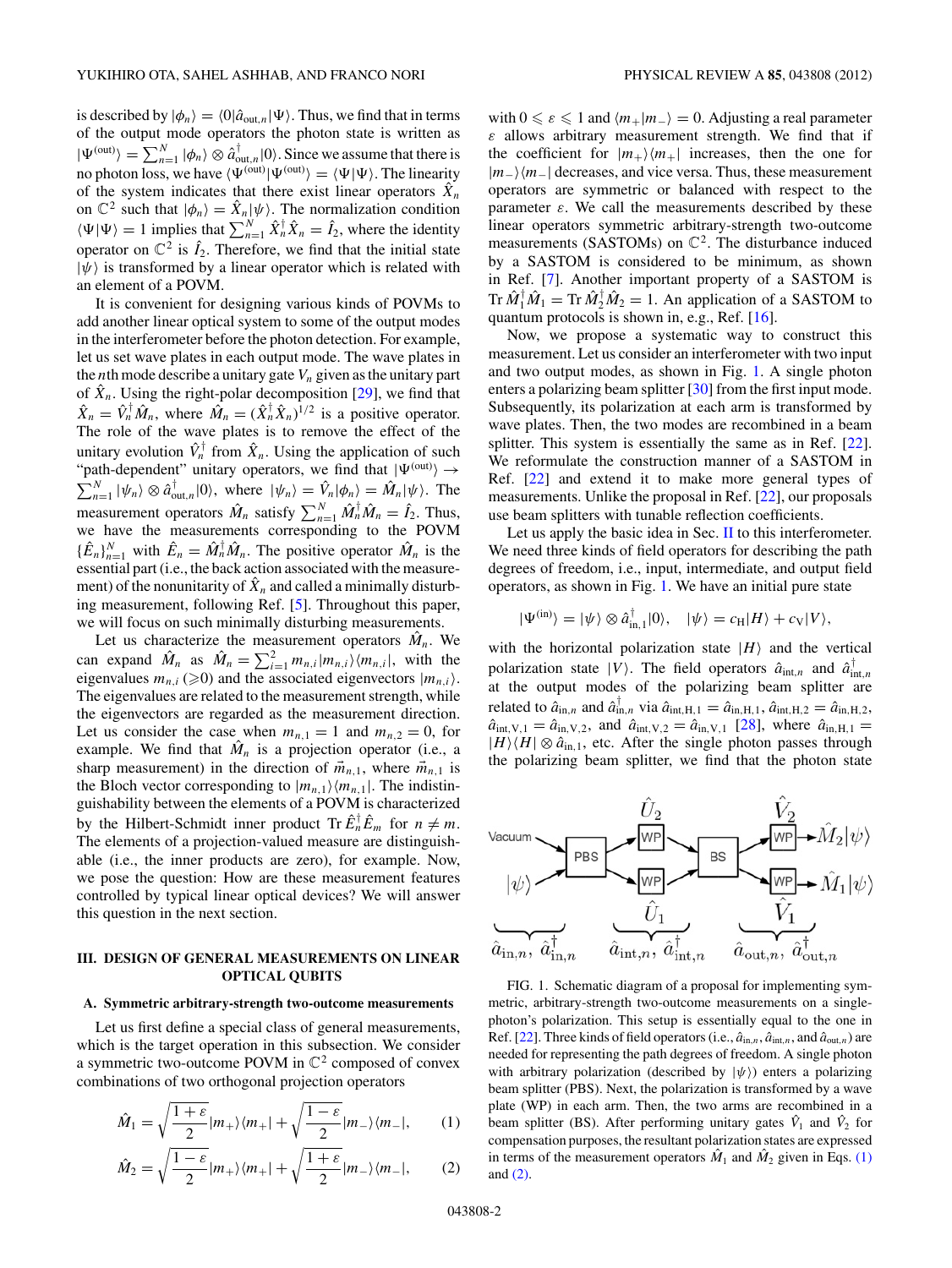<span id="page-2-0"></span>is written as  $|\Psi^{(\text{int})}\rangle = |u_1\rangle \otimes \hat{a}_{\text{int},1}^{\dagger}|0\rangle + |u_2\rangle \otimes \hat{a}_{\text{int},2}^{\dagger}|0\rangle$  with  $|u_1\rangle = c_H|H\rangle$  and  $|u_2\rangle = c_V|V\rangle$ . We remark that the polarizing beam splitter produces entanglement between the polarization and the path degrees of freedom in the interferometer. Next, we perform unitary operations for the polarization on each of these intermediate modes with the wave plates. The use of halfand quarter-wave plates allows the construction of arbitrary elements of  $SU(2)$  [\[31,32\]](#page-6-0). Hence, using the path-dependent wave plates, we find that

$$
|\Psi^{(\text{int})}\rangle \rightarrow \sum_{n=1}^{2} \hat{U}_n |u_n\rangle \otimes \hat{a}_{\text{int},n}^{\dagger} |0\rangle,
$$

with  $\hat{U}_n \in SU(2)$ . The canonical transformation associated with the beam splitter  $[27,28]$  is  $\hat{a}_{\text{out,1}} = r\hat{a}_{\text{int,1}} + t\hat{a}_{\text{int,2}}$  and  $\hat{a}_{\text{out},2} = t\hat{a}_{\text{int},1} - r\hat{a}_{\text{int},2}$ , where  $r^2 + t^2 = 1$  and  $0 \le r, t \le 1$ . After the single photon passes through the beam splitter, we find that the photon state is expressed by

$$
|\Psi^{(out)}\rangle = \sum_{n=1}^{2} |\phi_n\rangle \otimes \hat{a}_{\text{out},n}^{\dagger} |0\rangle,
$$

where  $|\phi_1\rangle = r\hat{U}_1|u_1\rangle + t\hat{U}_2|u_2\rangle$  and  $|\phi_2\rangle = t\hat{U}_1|u_1\rangle - t\hat{U}_2|u_2\rangle$  $r\hat{U}_2|u_2\rangle$ . We find that the linear operators satisfying  $|\phi_n\rangle = \hat{X}_n|\psi\rangle$  are  $\hat{X}_1 = r\hat{U}_1|H\rangle\langle H| + t\hat{U}_2|V\rangle\langle V|$  and  $\hat{X}_2 =$  $\langle t\hat{U}_1|H\rangle\langle H| - r\hat{U}_2|V\rangle\langle V|$ . The positive operators associated with  $\hat{X}_1$  and  $\hat{X}_2$  are given, respectively, by Eqs. [\(1\)](#page-1-0) and [\(2\)](#page-1-0) with

$$
\varepsilon = \sqrt{1 - 4r^2t^2(1 - |w|^2)}, \quad w = \langle H|\hat{U}_1^{\dagger}\hat{U}_2|V\rangle. \tag{3}
$$

The definition of *w* implies that the choice of the unitary gates  $\hat{U}_1$  and  $\hat{U}_2$  is not unique for constructing the measurement operators  $\hat{M}_n$ . For example, one can set  $\hat{U}_1$  as the identity operator and still obtain any desired value of *w* by adjusting  $\hat{U}_2$ . Iinuma *et al*. [\[22\]](#page-5-0) set  $\hat{U}_1 = \hat{U}_2^{\dagger}$ , which results in a real value for *w* and thus imposes a constraint on the measurement operators that can be constructed. The range of  $|w|$  is  $0 \le |w| \le 1$  since *w* is an off-diagonal element of a unitary operator. The basis vectors  $|m_{+}\rangle$  and  $|m_{-}\rangle$  for  $w \neq 0$  are

$$
|m_{+}\rangle = \cos\frac{\theta}{2}|H\rangle + e^{-i\phi/2}\sin\frac{\theta}{2}|V\rangle, \tag{4}
$$

$$
|m_{-}\rangle = -e^{i\phi/2}\sin\frac{\theta}{2}|H\rangle + \cos\frac{\theta}{2}|V\rangle, \tag{5}
$$

where  $\tan(\theta/2) = (t^2 - r^2 + \varepsilon)/2rt|w|$  and  $e^{i\phi/2} = w/|w|$ . When  $w = 0$  and  $r^2 \ge t^2$  ( $r^2 < t^2$ ), we have  $|m_+\rangle = |H\rangle$  and  $|m_{-}\rangle = |V\rangle$  ( $|m_{+}\rangle = |V\rangle$  and  $|m_{-}\rangle = -|H\rangle$ ). The fact that  $[\hat{X}_1^{\dagger} \hat{X}_1, \hat{X}_2^{\dagger} \hat{X}_2] = 0$  indicates that  $\hat{M}_1$  and  $\hat{M}_2$  are simultaneously diagonalizable. The expression for  $\hat{V}_n$  such that  $\hat{X}_n =$  $\hat{V}_n^{\dagger} \hat{M}_n$  is calculated straightforwardly. After the applications of  $\hat{V}_n$ , we find that

$$
|\Psi^{(\text{out})}\rangle \rightarrow \sum_{n=1}^{2} \hat{M}_n |\psi\rangle \otimes \hat{a}_{\text{out},n}^{\dagger} |0\rangle.
$$

The tunable parameter  $\varepsilon$  is the measurement strength and completely determines the indistinguishability between the POVM elements, Tr  $\hat{E}_1^{\dagger} \hat{E}_2 = (1 - \epsilon^2)/2$ . Thus, we have shown that the interferometer drawn in Fig. [1](#page-1-0) is a measurement apparatus for performing a SASTOM.



FIG. 2. (Color online) Measurement direction of the measure-ment operators [\(1\)](#page-1-0) and [\(2\)](#page-1-0) for the measurement strength  $\varepsilon = 0.9$  (red solid), 0*.*6 (blue dashed), and 0*.*3 (magenta dotted). The horizontal axis represents the reflection coefficient *r* of the beam splitter, while the vertical axis is the polar angle  $\theta$  of the measurement direction. the vertical axis is the polar angle  $\theta$  or the measurement direction.<br>All curves merge at  $(r, \theta) = (1/\sqrt{2}, \pi/2)$ . This case corresponds to the use of a 50:50 beam splitter in Fig. [1.](#page-1-0)

Let us show how the SASTOM can be adjusted via the linear optical elements. The interferometer contains three independent control parameters: the reflection coefficient*r*, the modulus of *w*, and the phase of *w*. The latter two parameters are related to the wave plates. The measurement direction is characterized by the Bloch vector  $(\sin \theta \cos \phi, \sin \theta \sin \phi, \cos \theta)$ . For the calculation of the Bloch vector, the Pauli matrices are defined as  $\hat{\sigma}_x = |H\rangle\langle V| + |V\rangle\langle H|, \hat{\sigma}_y = -i|H\rangle\langle V| +$  $i|V\rangle\langle H|$ , and  $\hat{\sigma}_z = |H\rangle\langle H| - |V\rangle\langle V|$ . Since the azimuthal angle  $\phi$  is equal to the phase of  $w$ , this quantity is controlled at will via phase-shift gates. The polar angle *θ* and the measurement strength  $\varepsilon$  are functions of  $r$  and  $|w|$ . We can find that  $0 \le \theta \le \pi$  and  $0 \le \varepsilon \le 1$  when changing r and  $|w|$ independently. We evaluate  $\theta$  as a function of *r* and  $\varepsilon$ . Figure 2 shows that we can take an arbitrary measurement direction for given *ε*.

The comparison to the method in Ref. [\[22\]](#page-5-0) is useful for understanding our proposal for a SASTOM. Let us consider the case when the beam splitter is a 50:50 beam splitter  $(r =$  $1/2$ ) and the unitary operators for the wave plates are  $U_1 =$  $\exp(-i2\eta\hat{\sigma}_y)$  and  $\hat{U}_2 = \exp(i2\eta\hat{\sigma}_y)$ . We find that  $\varepsilon = |w|$  $|\sin(4\eta)|$ ,  $\theta = \frac{\pi}{2}$ , and  $\phi = 0$ . The measurement direction is fixed, and it is characterized by  $|m_{+}\rangle = (|H\rangle + |V\rangle)/\sqrt{2}$  and  $\sqrt{2}$  $|m_{-}\rangle = (-|H\rangle + |V\rangle)/\sqrt{2}$ . In fact, all curves in Fig. 2 merge  $|m_{-}\rangle = (-|H\rangle + |V\rangle)/\sqrt{2}$ . In ract, all curves in Fig. 2 merge<br>at  $(r, \theta) = (1/\sqrt{2}, \pi/2)$ . Thus, the only tunable parameter in Ref.  $[22]$  is  $|w|$ . Two additional real parameters are necessary for controlling the measurement direction of a SASTOM on a single qubit. For this purpose, our proposal uses the tunable reflection coefficient in the beam splitter and the phase of *w*. Alternatively, the measurement direction can be controlled by using additional wave plates (i.e., a unitary operator) before the polarizing beam splitter.

#### **B. General two-outcome measurements**

Various quantum protocols with measurement operators not expressed by Eqs. [\(1\)](#page-1-0) and [\(2\)](#page-1-0) have been proposed (e.g., Refs.  $[12,13]$ ). In the remaining parts of this section, we extend the approach developed in Sec. [III A](#page-1-0) for implementing such general measurements. Two generalization routes may exist. One involves increasing the number of parameters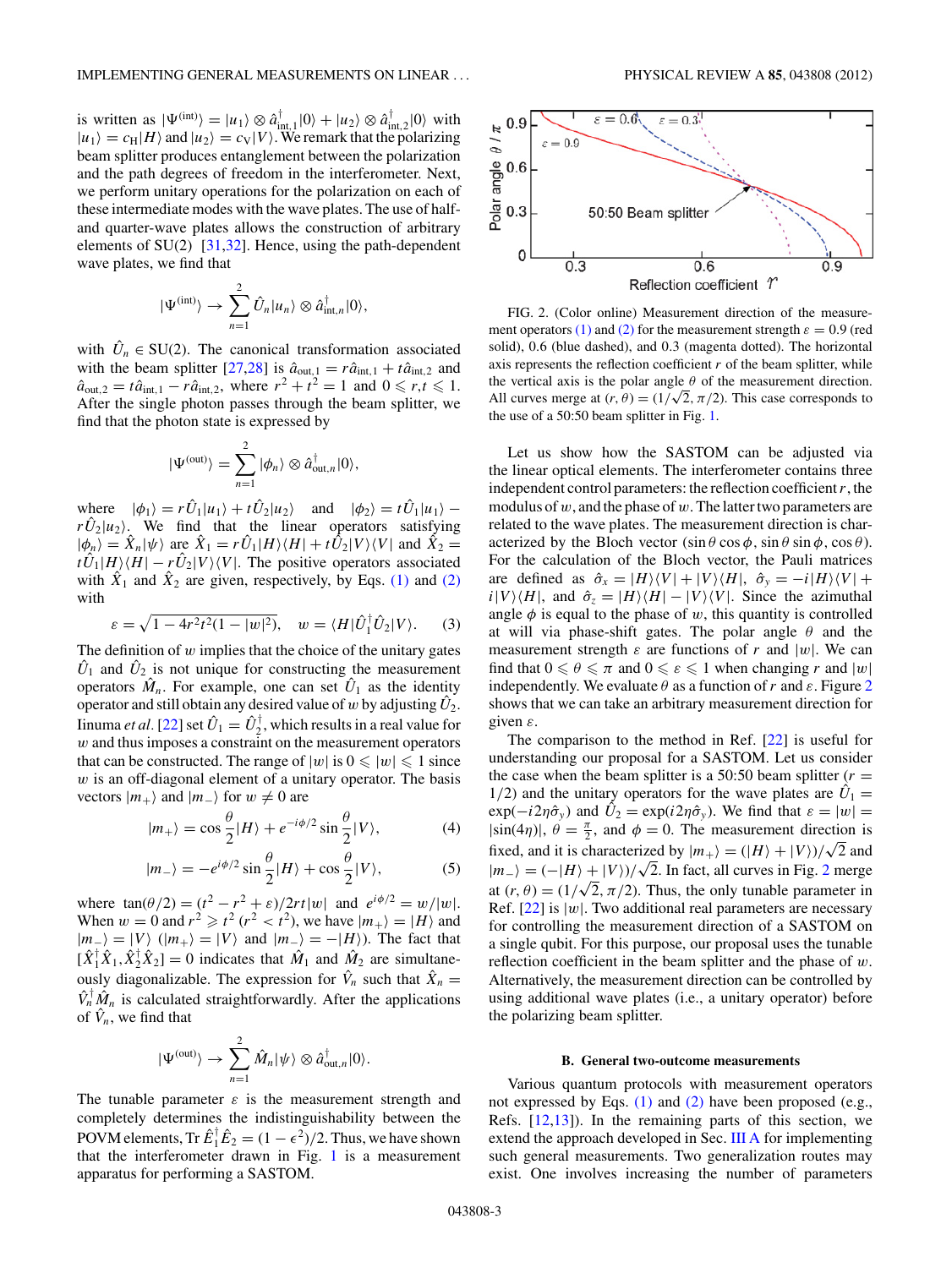<span id="page-3-0"></span>

FIG. 3. Schematic diagrams of the construction for general measurements with (a) two outcomes and (b) *N* outcomes ( $N = 4$ ). In (a), the interferometer for a symmetric arbitrary-strength twooutcome measurement followed by a beam splitter leads to general two-outcome measurements. The final box leading to  $\hat{M}_2'|\psi\rangle$  after the last beam splitter represents a unitary gate for compensation purposes. Depending on system's parameters, this unitary gate becomes either a phase-shift gate or the identity operator (i.e., does nothing). In (b), the repeated application of general two-outcome measurements (GTOMs) allows the construction of a POVM with multiple outcomes.

characterizing the two measurement operators  $\hat{M}_1$  and  $\hat{M}_2$ . The other is to increase the number of outcomes. First, we examine the former. The eigenvalues of the measurement operators  $(1)$ and  $(2)$  are parametrized by  $\varepsilon$ . The measurement direction contains the two parameters  $\theta$  and  $\phi$ . Thus, the number of parameters in the measurement operators is equal to a density matrix on  $\mathbb{C}^2$ . This point is also confirmed by the fact that Tr  $\hat{M}_n^{\dagger} \hat{M}_n = 1$ . Since the positive operator  $\hat{M}_n^{\dagger} \hat{M}_n$  is a density matrix on  $\mathbb{C}^2$ , its square root  $\hat{M}_n$  is characterized by three real parameters.

We consider the interferometer shown in Fig.  $3(a)$ . The main difference with Fig. [1](#page-1-0) is that the present system has an additional beam splitter with reflection coefficient *r'* and transmission coefficient *t* . Accordingly, we need four kinds of field operators for describing the path degrees of freedom. The calculations before the last beam splitter are the same as in Sec. [III A.](#page-1-0) Namely, the first polarizing beam splitter creates entanglement between the polarization and the path degree of freedom. The subsequent wave plates transform a photon's polarization through unitary operators depending on the path degree of freedom. The corresponding unitary operator  $\hat{U}_n$  is an arbitrary element of  $SU(2)$ , as seen in Sec. [III A.](#page-1-0) Then, the two paths are recombined in the intermediate beam splitter with reflection coefficient  $r$ . At this point, the polarization state in the *n*th mode is described by  $\hat{X}_n|\psi\rangle$ . After the photon passes through this intermediate beam splitter, the unitary operators  $\hat{V}_1$  and  $\hat{V}_2$  are applied to the first and the second paths, respectively, in order to remove the unitary parts of  $\hat{X}_1$ and  $\hat{X}_2$ . These unitary operators  $\hat{V}_1$  and  $\hat{V}_2$  are automatically determined when calculating the right-polar decompositions of  $\hat{X}_1$  and  $\hat{X}_2$ . Thus, the resultant state in the *n*th mode becomes

 $\hat{M}_n|\psi\rangle$ , as seen in Eqs. [\(1\)](#page-1-0) and [\(2\).](#page-1-0) As shown in Sec. [III A,](#page-1-0) in this step, we have three tunable parameters, i.e.,*r*, the modulus of *w*, and the phase of *w*, where  $w = \langle H | \hat{U}_1^{\dagger} \hat{U}_2 | V \rangle$ .

Let us now consider what happens in the additional part. We write the input (output) field operators in the last beam splitter as  $\hat{a}'_{\text{int},n}$  and  $\hat{a}'^{\dagger}_{\text{int},n}$  ( $\hat{a}_{\text{out},n}$  and  $\hat{a}^{\dagger}_{\text{out},n}$ ). The related linear canonical transformations is  $\hat{a}_{\text{out,1}} = r' \hat{a}'_{\text{int,1}} + t' \hat{a}'_{\text{int,2}}$  and  $\hat{a}_{\text{out},2} = t'\hat{a}'_{\text{int},1} - r'\hat{a}'_{\text{int},2}$  with  $(r')^2 + (t')^2 = 1$  and  $0 \leq r', t' \leq$ 1. After the photon passes through the last beam splitter, its state is written as  $|\Psi^{(out)}\rangle = \sum_{n=1}^{2} \hat{X}'_n |\psi\rangle \otimes \hat{a}_{out,n}^{\dagger} |0\rangle$ , where  $\hat{X}'_1 = r'\hat{M}_1 + t'\hat{M}_2$  and  $\hat{X}'_2 = t'\hat{M}_1 - r'\hat{M}_2$ . In other words, we find that

$$
\hat{X}'_1 = \left(r'\sqrt{\frac{1+\varepsilon}{2}} + t'\sqrt{\frac{1-\varepsilon}{2}}\right)|m_+\rangle\langle m_+|
$$
  
+ 
$$
\left(r'\sqrt{\frac{1-\varepsilon}{2}} + t'\sqrt{\frac{1+\varepsilon}{2}}\right)|m_-\rangle\langle m_-|,
$$
  

$$
\hat{X}'_2 = \left(t'\sqrt{\frac{1+\varepsilon}{2}} - t'\sqrt{\frac{1-\varepsilon}{2}}\right)|m_+\rangle\langle m_+|
$$
  
+ 
$$
\left(t'\sqrt{\frac{1-\varepsilon}{2}} - t'\sqrt{\frac{1+\varepsilon}{2}}\right)|m_-\rangle\langle m_-|,
$$

where  $\varepsilon$ ,  $|m_{+}\rangle$ , and  $|m_{-}\rangle$  are given in Eqs. [\(3\),](#page-2-0) [\(4\),](#page-2-0) and [\(5\),](#page-2-0) respectively. The positive-operator parts of  $\hat{X}'_1$  and  $\hat{X}'_2$  are, respectively,

$$
\hat{M}'_1 = \sqrt{p}|m_+\rangle\langle m_+| + \sqrt{q}|m_-\rangle\langle m_-|,\tag{6}
$$

$$
\hat{M}'_2 = \sqrt{1-p}|m_+\rangle\langle m_+| + \sqrt{1-q}|m_-\rangle\langle m_-|.\tag{7}
$$

The measurement direction is the same as the SASTOM in the previous subsection. This means that the basis vectors  $|m_{+}\rangle$  and  $|m_{-}\rangle$  do not depend on the parameter *r'*. We remark that  $\hat{M}'_1 = \hat{X}'_1$  since  $\hat{X}'_1$  is a positive operator. The measurement operator  $\hat{M}'_2$  is related with the linear operator  $\hat{X}'_2$  via a unitary operator,  $\hat{M}'_2 = \hat{S}\hat{X}'_2$ , with  $\hat{S}^{\dagger}\hat{S} = \hat{S}\hat{S}^{\dagger} = \hat{I}_2$ . With some algebra one can show that when

$$
\sqrt{1-\varepsilon^2}\leqslant 2r't',
$$

the unitary operator  $\hat{S}$  is a phase-shift gate (i.e.,  $\hat{S} =$  $|m_{+}\rangle\langle m_{+}| - |m_{-}\rangle\langle m_{-}|$ ). Otherwise,  $\hat{S}$  is equal to the identity operator, up to an overall phase. The measurement operators  $\hat{M}_1'$  and  $\hat{M}_2'$  are characterized by two independent positive parameters *p* and  $q$  ( $0 \leq p, q \leq 1$ ). In contrast to a SASTOM, the trace of  $\hat{M}_n^{\prime \dagger} \hat{M}_n^{\prime}$  is not fixed. We find that Tr  $\hat{M}_1^{\prime \dagger} \hat{M}_1^{\prime} = 1 + \hat{M}_1^{\prime \dagger} \hat{M}_1^{\prime}$  $\Delta$  and Tr  $\hat{M}'_2$ <sup>†</sup> $\hat{M}'_2$  = 1 –  $\Delta$ , with  $\Delta = p + q - 1$ . The indistinguishability between the elements of the corresponding POVM is Tr  $\hat{E}_1^{\prime \dagger} \hat{E}_2^{\prime} = p(1-p) + q(1-q)$ , where  $\hat{E}_n^{\prime} = \hat{M}_n^{\prime \dagger} \hat{M}_n^{\prime}$ . We stress that all of the features in the measurement operators are tunable via the basic linear optical elements. We also remark that the action of Eqs.  $(6)$  and  $(7)$  can be obtained by a polarizing beam splitter with tunable reflection coefficients, which has been used for implementing general two-outcome measurements in optical setups [\[17,18\]](#page-5-0).

We obtain an important special case of general two-outcome measurements when either  $p = 1$  or  $q = 1$ . Let us consider the case  $q = 1$ , for example. This situation is realized when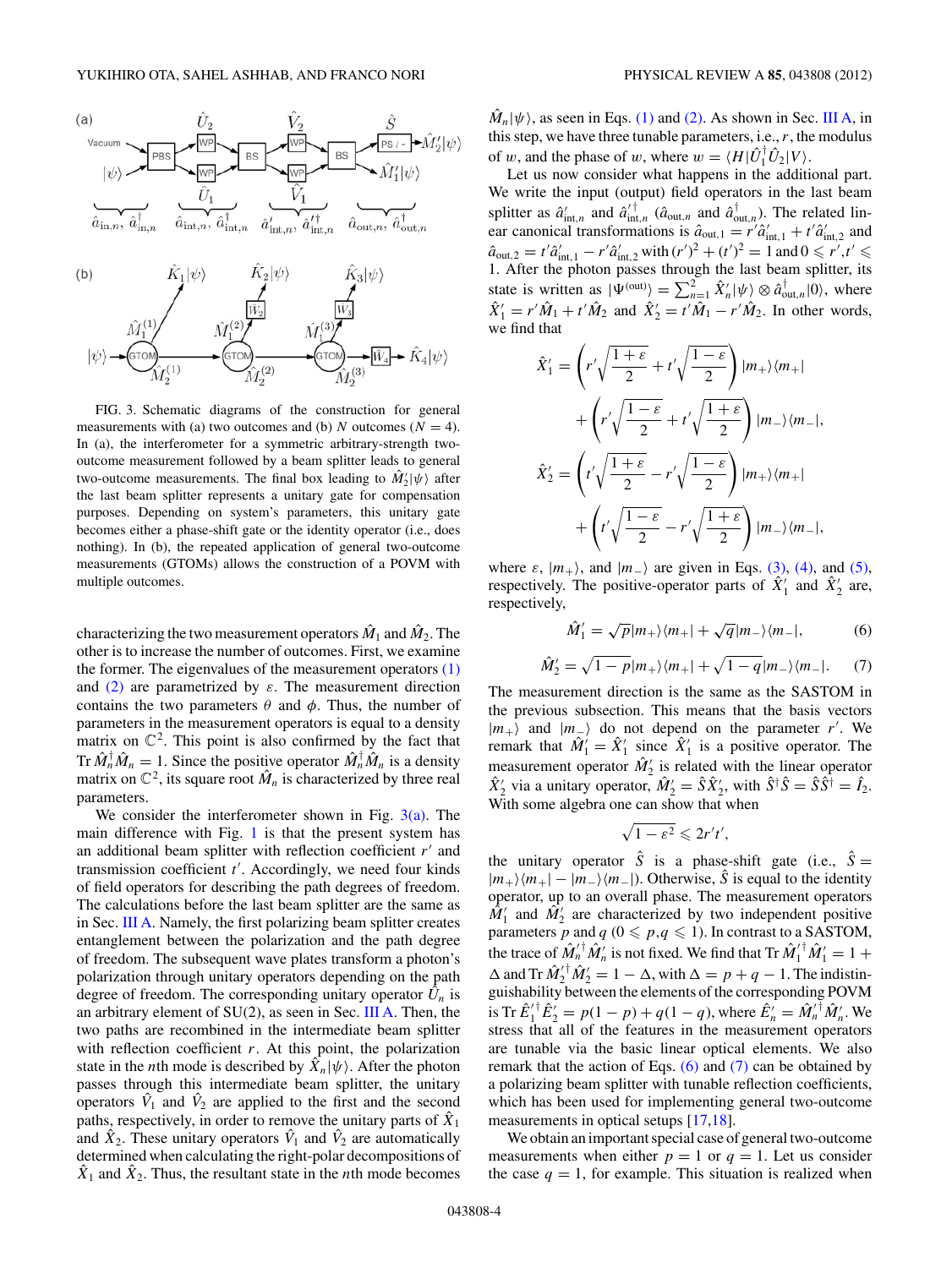<span id="page-4-0"></span> $\varepsilon = 1 - 2(r')^2$ . We now find that  $\hat{M}'_1 = \sqrt{p}|m_+\rangle \langle m_+|$  +  $|m_{-}\rangle\langle m_{-}|$  and  $\hat{M}'_{2} = \sqrt{1-p}|m_{+}\rangle\langle m_{+}|$ . This is nothing but the partial-collapse measurement of Refs. [\[10,21\]](#page-5-0). One possible application of this type of measurements is the proposal by Korotkov and Keane [\[12\]](#page-5-0) for removing the effects of decoherence.

### **C. General multioutcome measurements**

Next, we examine another generalization of the SASTOM on  $\mathbb{C}^2$ . The repeated application of general two-outcome measurements allows the construction of a POVM with multiple outcomes. Let us consider a system composed of  $(N - 1)$  detectors, each of which performs a general twooutcome measurement. Figure  $3(b)$  shows the case  $N = 4$ . At the th detector, the first output mode corresponds to an outcome, while the second output mode is regarded as an input mode for the subsequent device. Thus, we find that the entire system has *N* outcomes. This "branch structure" is one possible realization of a multioutcome POVM. Different geometric arrangements of detectors and paths from Fig. [3\(b\)](#page-3-0) can lead to the same result, as seen in, e.g., Ref. [\[33\]](#page-6-0). In this branch structure, the number of measurements performed changes from run to run, with an average number *N/*2. In the binary-tree structure  $[33]$ , the number of measurements performed is  $log_2 N$ .

Now, let us show how a general multioutcome measurement is implemented. Let us write the measurement operators in the  $\ell$ th apparatus as  $\hat{M}_1^{(\ell)}$  and  $\hat{M}_2^{(\ell)}$ . Their expressions are given in Eqs. [\(6\)](#page-3-0) and [\(7\).](#page-3-0) The measurement operator corresponding to the  $\ell$ th outcome is written as  $\hat{K}_{\ell}$  ( $\ell = 1, 2, ..., N$ ) and is constructed recursively using

$$
\hat{K}_{\ell} = \hat{W}_{\ell} \hat{M}_1^{(\ell)} \hat{Y}_{\ell} \ (2 \leqslant \ell \leqslant N-1), \tag{8}
$$

$$
\hat{K}_1 = \hat{M}_1^{(1)}, \quad \hat{K}_N = \hat{W}_N \hat{Y}_N.
$$
 (9)

The linear operator  $\hat{Y}_\ell$  is defined as  $\hat{Y}_\ell = \hat{M}_2^{(\ell-1)} \hat{Y}_{\ell-1}$  ( $\ell \geq$ 2) with  $\hat{Y}_1 = \hat{I}_2$ . We remark that  $\hat{Y}_\ell$  ( $2 \le \ell \le N - 1$ ) is associated with the input mode of the th apparatus, while  $\hat{Y}_N$  is related to the *N*th outcome. The unitary operator  $\hat{W}_{\ell}$  is determined by imposing that  $\hat{K}_{\ell}$  is a positive operator. The identity  $\sum_{n=1}^{2} \hat{M}_n^{(\ell)} \dagger \hat{M}_n^{(\ell)} = \hat{I}_2$  leads to the relation  $\hat{K}_{\ell}^{\dagger} \hat{K}_{\ell} + \hat{Y}_{\ell+1}^{\dagger} \hat{Y}_{\ell+1} = \hat{Y}_{\ell}^{\dagger} \hat{Y}_{\ell}$ . This relation indicates the conservation law of probability. Using this formula, we show that  $\sum_{\ell=1}^{N} \hat{K}_{\ell}^{\dagger} \hat{K}_{\ell} = \hat{I}_{2}.$ 

A number of interesting quantum protocols with multioutcome POVMs have been proposed in the literature. Two of the present authors (Ashhab and Nori) [\[13\]](#page-5-0) proposed a measurement-only quantum feedback control of a single qubit, for example. Their proposal involves a four-outcome POVM satisfying  $\text{Tr } \hat{K}_{\ell}^{\dagger} \hat{K}_{\ell} = 1/2$  and  $\text{Tr } \hat{E}_{\ell}^{\dagger} \hat{E}_{\ell'} = f(x)$  for  $\ell \neq \ell'$ , with  $\hat{E}_\ell = \hat{K}_\ell^\dagger \hat{K}_\ell$ , a continuous real function f, and a real parameter  $x$  ( $0 \le x \le 1$ ). We remark that  $f$  does not depend on the subscripts  $\ell$  and  $\ell'$ , but is a function of x. The real variable x can be understood as the measurement strength. An important property of this POVM is that the indistinguishability is unbiased between arbitrary pairs of elements of the POVM. This mutually unbiased feature can lead to an interesting quantum control. The present procedure is applicable to the

construction of the corresponding measurement operators since one can freely control the number of outcomes, the trace of  $\hat{K}_{\ell}^{\dagger} \hat{K}_{\ell}$ , and the indistinguishability.

## **IV. SOLID-STATE QUBITS**

Let us consider methods for implementing general weak measurements on solid-state qubits. In this paper, we focus on superconducting qubits [\[34–37\]](#page-6-0). Superconducting qubits have many advantages for quantum engineering. Their current experimental status [\[38\]](#page-6-0) indicates that various important quantum operations, especially controlled operations, are implemented reliably. The demonstration of controlled-NOT and controlled-PHASE gates was reported in various types of superconducting qubits [\[38–44\]](#page-6-0). Therefore, it is important for the development of measurement-based quantum protocols to explore the systematic construction methods for general measurements in such interesting physical systems. Several theoretical studies on the implementation of general measurements in superconducting qubits have been reported in, e.g., Refs. [\[14,15,](#page-5-0)[45,46\]](#page-6-0).

Analogies with linear optical qubits are useful for designing measurement operators in superconducting qubits. Let us consider two superconducting qubits, one of which is the measured system, while the other is an ancillary system. The former corresponds to the polarization in the previous arguments, and the latter is regarded as the path degree of freedom in the interferometer setup. In the interferometer, the polarizing beam splitter plays a central role to create entanglement between the polarization and the path. This operation can be replaced with a controlled operation (e.g., a controlled-NOT gate) between the two superconducting qubits.

Now, we show a method for implementing a SASTOM on superconducting qubits. We use the following notation. The quantum states of the measured qubit is expressed in terms of the basis vectors  $|+\rangle$  and  $|-\rangle$  with  $\langle +|-\rangle = 0$ . The ancillary qubit is described by  $|0\rangle$  and  $|1\rangle$  with  $\langle 0|1\rangle = 0$ . First, we prepare an initial state in the total system

$$
|\Psi^{(in)}\rangle = |\psi\rangle \otimes (\alpha|0\rangle + \beta|1\rangle), \tag{10}
$$

with  $\alpha^2 + \beta^2 = 1$ ,  $\alpha, \beta \in \mathbb{R}$ , and  $0 \le \alpha, \beta \le 1$ . We denote an arbitrary state in the measured qubit as  $|\psi\rangle$ . The state preparation in the ancillary system can be achieved using single-qubit operations. Next, we apply the controlled-NOT gate  $|+\rangle\langle+| \otimes \hat{I}_2 + |-\rangle\langle-| \otimes \hat{\tau}_x$ , where  $\hat{\tau}_x = |0\rangle\langle1| + |1\rangle\langle0|$ . The resultant state is  $|\Psi^{(\text{out})}\rangle = \hat{M}_0|\psi\rangle \otimes |0\rangle + \hat{M}_1|\psi\rangle \otimes |1\rangle$ , where using  $\beta = \sqrt{1 - \alpha^2}$ ,

$$
\hat{M}_0 = \alpha |+\rangle\langle +| + \sqrt{1 - \alpha^2}|-\rangle\langle -|,
$$
  

$$
\hat{M}_1 = \sqrt{1 - \alpha^2}|+\rangle\langle +| + \alpha|-\rangle\langle -|.
$$

Therefore, by performing a projective measurement on the state of the ancillary qubit, we have a SASTOM on  $|\psi\rangle$ . The measurement direction can be changed using single-qubit gates on the measured system before the controlled-NOT gate.

The use of a partial controlled-NOT gate leads to the implementation of general two-outcome measurements. Let us now write down the recipe using  $\hat{U} = |+\rangle \langle +| \otimes \hat{I}_2 +$  $|-\rangle\langle-|\otimes \exp(i\xi \hat{\tau}_x)$  and the initial state (10). See, e.g., Ref. [\[47\]](#page-6-0) for details of a theoretical proposal for performing  $\hat{U}$ .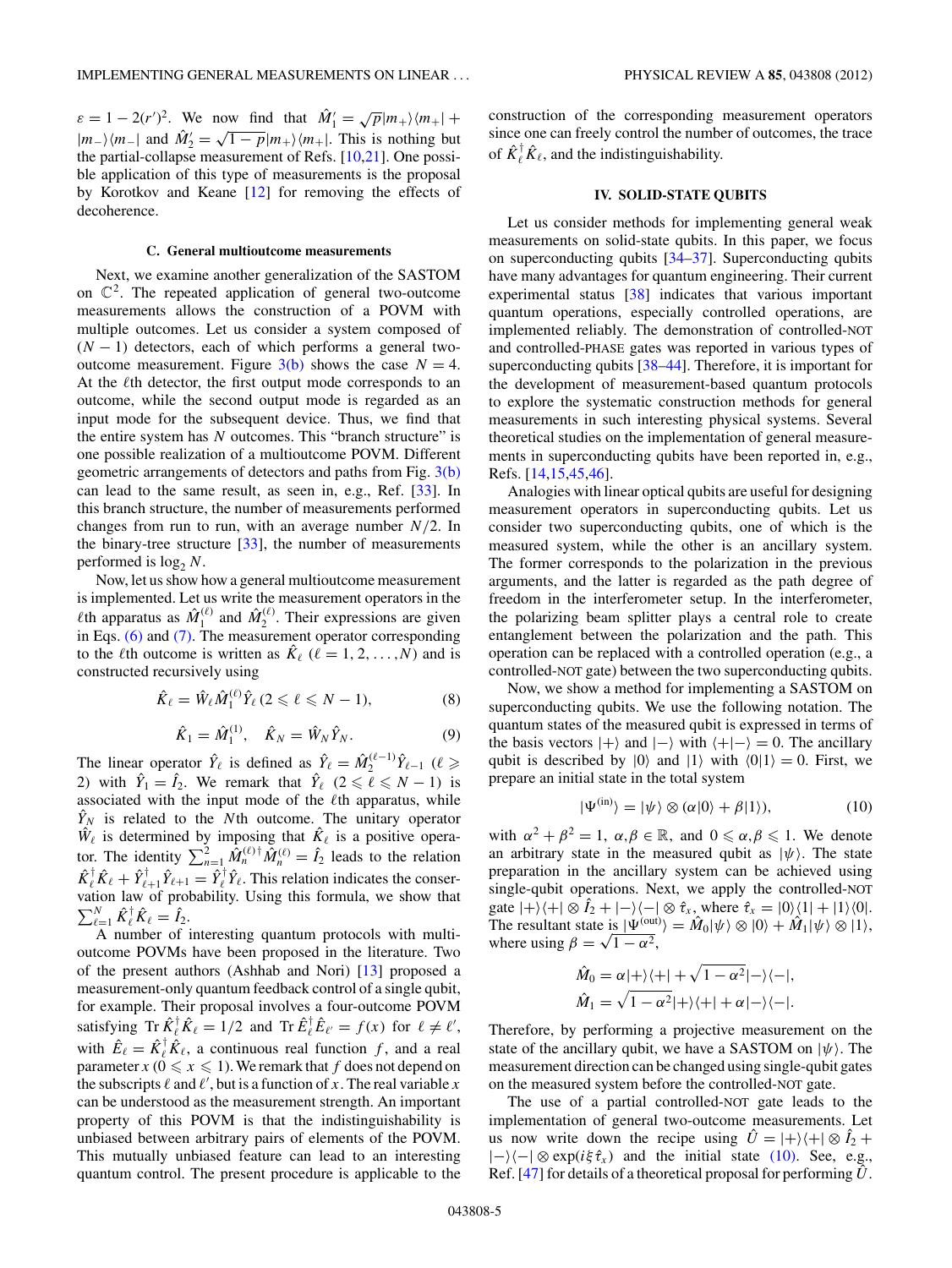<span id="page-5-0"></span>We find that  $|\Psi^{(\text{out})}\rangle = \hat{U}|\Psi^{(\text{in})}\rangle = \hat{X}_0|\psi\rangle \otimes |0\rangle + \hat{X}_1|\psi\rangle \otimes$  $|1\rangle$ , where  $\hat{X}_0 = \alpha |+\rangle \langle +| + (\alpha \cos \xi + i\beta \sin \xi)|-\rangle \langle -|$  and  $\hat{X}_1 = \beta |+\rangle \langle +| + (i\alpha \sin \xi + \beta \cos \xi)| - \rangle \langle -|$ . Depending on the readout result of the ancillary qubit, a proper single-qubit operation on the measured qubit is performed. Then, we find that the state  $|\psi\rangle$  is transformed by the positive operator part of  $\hat{X}_n$ . Using the right-polar decomposition, we obtain the positive operator parts of  $\hat{X}_0$  and  $\hat{X}_1$ , respectively,

$$
\hat{M}_0 = \alpha |+\rangle\langle+| + \sqrt{1 - {\alpha'}^2}|-\rangle\langle-|,
$$
  

$$
\hat{M}_1 = \sqrt{1 - {\alpha'}^2}|+\rangle\langle+| + {\alpha'}|-\rangle\langle-|,
$$

where  $\alpha' = \sqrt{[1 - (2\alpha^2 - 1)\cos(2\xi)]/2}$ .

General measurements with multiple outcomes can be implemented in a similar manner to that given in Sec. [III C.](#page-4-0) If we obtain the result 0 in the ancillary qubit, we do nothing. A measurement operator [i.e.,  $\hat{K}_1$  in Eq. [\(9\)\]](#page-4-0) is applied to  $|\psi\rangle$ . Otherwise we perform a single-qubit operation on the measured qubit to change the measurement direction and prepare a new superposition state in the ancillary qubit. Then, we apply a partial controlled-NOT gate to the two qubits again. Depending on the readout results of the ancillary qubit, we either obtain one element in the desired POVM [i.e.,  $\hat{K}_2$  in Eq. [\(8\)\]](#page-4-0) or continue to the next step. Repeating this procedure, we can obtain any POVM with multiple outcomes. Compared to linear optical qubits, the implementation of a general multioutcome measurement in superconducting qubits has an advantage with respect to scalability. In linear optical qubits, it is necessary for the implementation of a general multioutcome measurement to prepare all the optical elements corresponding to all the possible outcomes before the measurement. When the number of the outcomes is large, the setup become large and complicated. In addition, most of the elements in the measurement apparatus are irrelevant to the state in any single run. For example, if one obtains the outcome corresponding to

 $\hat{K}_1^{\dagger} \hat{K}_1$ , the remaining parts of the measurement apparatus are not used. In superconducting qubits, the ancillary qubit can be used in the different steps of the measurement process. In contrast to linear optical setups, the total system is a two-qubit system even if the number of outcomes is large.

### **V. SUMMARY**

We have proposed methods for implementing general measurements on a single qubit in linear optical and solid-state qubits. We focused on three types of general measurements on  $\mathbb{C}^2$ . The first type is the SASTOM described by Eqs. [\(1\)](#page-1-0) and [\(2\).](#page-1-0) Their associated POVM is regarded as a minimal extension of a projection-valued measure. The second one is the general two-outcome measurements described by Eqs. [\(6\)](#page-3-0) and [\(7\).](#page-3-0) This is the most general form of the measurements with two outcomes on  $\mathbb{C}^2$ . These two kinds of measurements have only two outcomes. Finally, we found that the recursive construction given in Eq. [\(8\)](#page-4-0) with general two-outcome measurements allows the design of general *N*-outcome measurements.

The studies on measurement in quantum mechanics provide an interesting research field for both fundamental physics and applications. Systematic and simple methods for the design of general measurements contributes to the development of this research area.

### **ACKNOWLEDGMENTS**

We thank P. D. Nation, J. R. Johansson, and N. Lambert for their useful comments. Y.O. is partially supported by the Special Postdoctoral Researchers Program, RIKEN. S.A. and F.N. acknowledge partial support from LPS, NSA, ARO, NSF Grant No. 0726909, JSPS-RFBR Contract No. 09-02-92114, Grant-in-Aid for Scientific Research (S), MEXT Kakenhi on Quantum Cybernetics, and JSPS via its FiRST program.

- [1] J. von Neumann, *Mathematical Foundations of Quantum Mechanics* (Princeton University Press, Princeton, 1955).
- [2] E. B. Davies, *Quantum Theory of Open Systems* (Academic Press, London, 1976).
- [3] K. Kraus, *States, Effects and Operations: Fundamental Notations of Quantum Theory* (Springer, Berlin, 1983).
- [4] A. Peres, *Quantum Theory: Concepts and Methods* (Kluwer Academic Publishers, Dordrecht, 1993).
- [5] H. M. Wiseman and G. J. Milburn, *Quantum Measurement and Control* (Cambridge University Press, Cambridge, England, 2010).
- [6] V. B. Braginsky and F. Ya. Khalili, *Quantum Measurement*, edited by K. S. Thorne (Cambridge University Press, Cambridge, England, 1992).
- [7] K. Banaszek, [Phys. Rev. Lett.](http://dx.doi.org/10.1103/PhysRevLett.86.1366) **86**, 1366 (2001).
- [8] M. Ozawa, [Ann. Phys. \(NY\)](http://dx.doi.org/10.1016/j.aop.2003.12.012) **311**, 350 (2004).
- [9] A. A. Clerk, M. H. Devoret, S. M. Girvin, and R. J. Schoelkopf, [Rev. Mod. Phys.](http://dx.doi.org/10.1103/RevModPhys.82.1155) **82**, 1155 (2010).
- [10] M. Koashi and M. Ueda, [Phys. Rev. Lett.](http://dx.doi.org/10.1103/PhysRevLett.82.2598) **82**, 2598 (1999).
- [11] H. Nakazato, T. Takazawa, and K. Yuasa, [Phys. Rev. Lett.](http://dx.doi.org/10.1103/PhysRevLett.90.060401) **90**, [060401 \(2003\).](http://dx.doi.org/10.1103/PhysRevLett.90.060401)
- [12] A. N. Korotkov and K. Keane, [Phys. Rev. A](http://dx.doi.org/10.1103/PhysRevA.81.040103) **81**, 040103(R) [\(2010\).](http://dx.doi.org/10.1103/PhysRevA.81.040103)
- [13] S. Ashhab and F. Nori, Phys. Rev. A **82**[, 062103 \(2010\);](http://dx.doi.org/10.1103/PhysRevA.82.062103) H. M. Wiseman, [Nature \(London\)](http://dx.doi.org/10.1038/470178a) **470**, 178 (2011).
- [14] G. S. Paraoanu, [Europhys. Lett.](http://dx.doi.org/10.1209/0295-5075/93/64002) **93**, 64002 (2011).
- [15] G. S. Paraoanu, Found. Phys. **41**[, 1214 \(2011\).](http://dx.doi.org/10.1007/s10701-011-9542-7)
- [16] Y. Ota, S. Ashhab, and F. Nori, e-print [arXiv:1201.2232.](http://arXiv.org/abs/arXiv:1201.2232)
- [17] B. Huttner, A. Muller, J. D. Gautier, H. Zbinden, and N. Gisin, Phys. Rev. A **54**[, 3783 \(1996\).](http://dx.doi.org/10.1103/PhysRevA.54.3783)
- [18] G. G. Gillett, R. B. Dalton, B. P. Lanyon, M. P. Almeida, M. Barbieri, G. J. Pryde, J. L. O'Brien, K. J. Resch, S. D. Bartlett, and A. G. White, Phys. Rev. Lett. **104**[, 080503 \(2010\).](http://dx.doi.org/10.1103/PhysRevLett.104.080503)
- [19] P. G. Kwiat, S. Barraza-Lopez, A. Stefanov, and N. Gisin, [Nature](http://dx.doi.org/10.1038/35059017) (London) **409**[, 1014 \(2001\).](http://dx.doi.org/10.1038/35059017)
- [20] Y. S. Kim, Y. W. Cho, Y. S. Ra, and Y. H. Kim, [Opt. Express](http://dx.doi.org/10.1364/OE.17.011978) **17**, [11978 \(2009\).](http://dx.doi.org/10.1364/OE.17.011978)
- [21] N. Katz, M. Neeley, M. Ansmann, R. C. Bialczak, M. Hofheinz, E. Lucero, A. O'Connell, H. Wang, A. N. Cleland, J. M. Martinis, and A. N. Korotkov, Phys. Rev. Lett. **101**[, 200401 \(2008\).](http://dx.doi.org/10.1103/PhysRevLett.101.200401)
- [22] M. Iinuma, Y. Suzuki, G. Taguchi, Y. Kadoya, and F. Hofmann, New J. Phys. **13**[, 033041 \(2011\).](http://dx.doi.org/10.1088/1367-2630/13/3/033041)